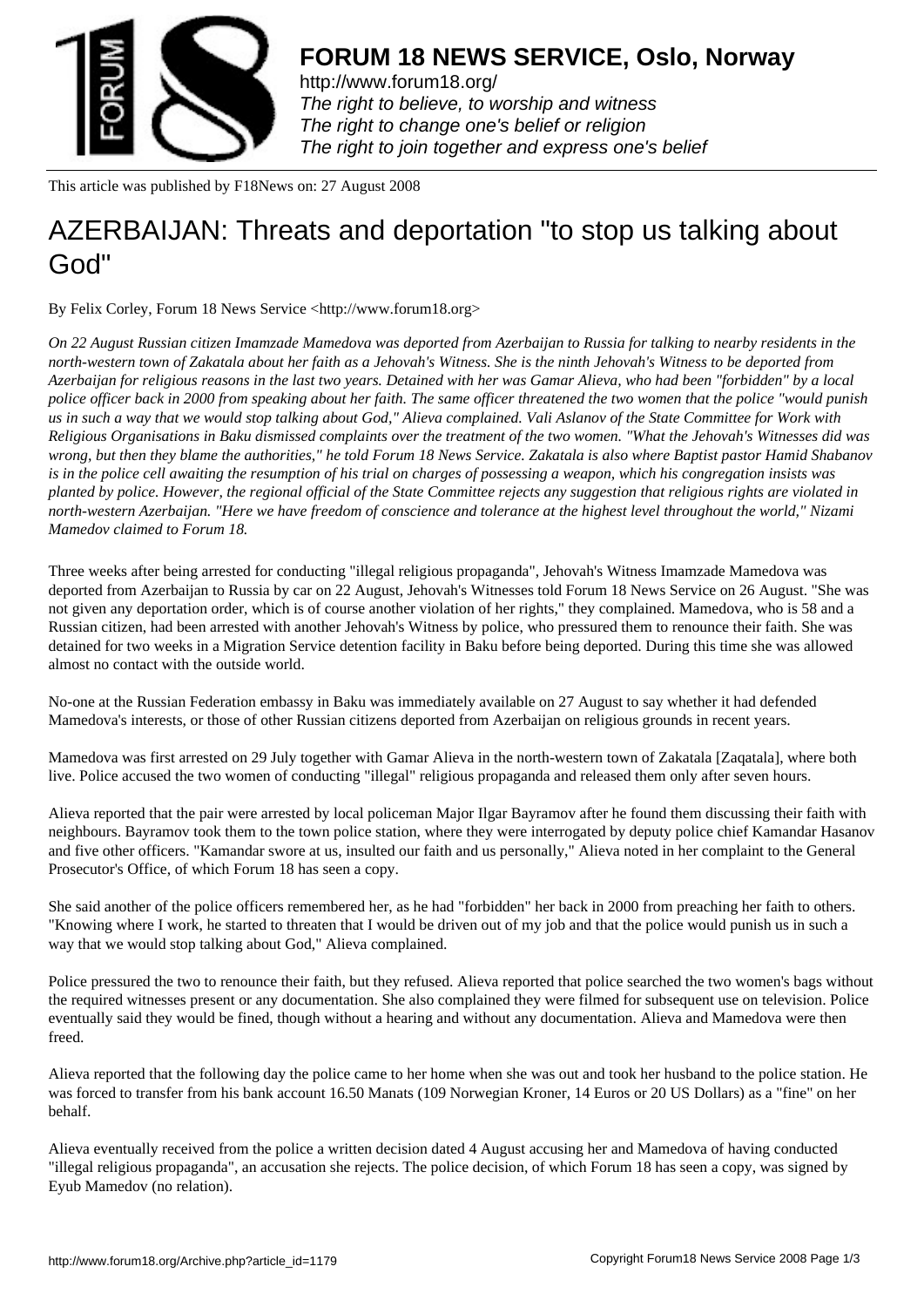of Administrative Offences, which punishes "infringement of regulations relating to organisation of religious meetings or other events" with a fine of between 10 and 15 times the minimum monthly wage. Mamedova is accused of violating Article 300 of the Code of Administrative Offences, which punishes "carrying out religious propaganda by foreigners or persons without citizenship" with a fine and/or deportation.

Alieva insists that the Azerbaijani Constitution and the European Convention on Human Rights (to which Azerbaijan is subject as a member of the Council of Europe) guarantee her right to discuss her faith with others.

Deputy police chief Hasanov refused to discuss the harassment of the two Jehovah's Witnesses with Forum 18. "We're getting on with our job," he declared on 27 August, before putting the phone down.

Senior Inspector of the Migration Police Elchin Mamedov (no relation) claimed that the decision to deport Mamedova had been taken by the court of Baku's Khatai District. "The sect protested against the ruling and it has gone to a higher court," he told Forum 18 from Baku on 27 August. "Ask their lawyer." Jehovah's Witnesses say this information is incorrect. Asked why Mamedova was deported merely for conducting peaceful religious activity, Mamedov responded: "I'm not authorised to make any comment."

Defending the deportation of Mamedova was Vali Aslanov, an official of the Legal Department of the State Committee for Work with Religious Organisations. "The police said she did something in Zakatala. They were right to deport her," he told Forum 18 from Baku on 27 August. He acknowledged that the Committee had received Alieva's complaint, but said they had merely passed it on to the General Prosecutor's Office. "We can't enquire into the content of the complaint," he insisted to Forum 18. "This is a matter for the police or the General Prosecutor's Office."

However, Aslanov maintained that the police were right to take action against the two Jehovah's Witnesses, claiming they had "forced" their religious views on others. "Talking about their faith is allowed, but not pressuring others to accept their faith." He declined to specify why he believed they had forced their views on others.

Asked why so many religious communities - including Jehovah's Witnesses and Protestants - face problems practising their faith peacefully in Azerbaijan, with prosecutions, fines, police raids, deportations and censorship of religious literature, Aslanov dismissed such complaints. "The state never does such things," he claimed. "What the Jehovah's Witnesses did was wrong, but then they blame the authorities."

Mamedova is the ninth foreign Jehovah's Witness to be deported from Azerbaijan in punishment for religious activity in the last two years. Six Jehovah's Witnesses were deported after being detained in a massive police raid on a congregation in Baku on 24 December 2006 (see F18News 9 January 2007 <http://www.forum18.org/Archive.php?article\_id=898>). Two others, Nadezhda Kuznetsova and Anastasia Ivanova, both citizens of the Russian Federation, were deported from the northern town of Khachmaz [Qacmaz] to Russia by car on 17 July 2007.

Mamedova is of Azerbaijan descent but has been living for many years in Russia and has Russian citizenship. She moved back from Russia to Azerbaijan in early 2008, settling in Zakatala, where some of her relatives live.

After her and Alieva's release on 29 July, Mamedova was detained again by the police on 7 August. After being held in Zakatala for one day, she was transferred to the Migration Service detention facility in Baku. This is where the six foreign Jehovah's Witnesses were detained in 2006 before being deported.

Protestant Christians are also known to have been deported from Azerbaijan to punish them for their peaceful religious activity or otherwise forced to leave in recent years. The Swedish pastor of the Cathedral of Praise charismatic church in Baku, Mats-Jan Söderberg, had his visa application denied in June 2005 and was given two weeks to leave Azerbaijan. He was subsequently blacklisted from returning to Azerbaijan (see F18News 1 November 2005 <http://www.forum18.org/Archive.php?article\_id=680>).

Zakatala is a particularly repressive region for members of religious communities the authorities do not like. Four police officers and two official witnesses raided the Zakatala home of another Jehovah's Witness, Matanat Gurbanova, on 25 March. Police confiscated Gurbanova's religious literature (see F18News 12 June 2008 <http://www.forum18.org/Archive.php?article\_id=1142>).

Azerbaijan's Jehovah's Witnesses have added the information about recent harassment of their communities to a case they have brought against Azerbaijan at the European Court of Human Rights in Strasbourg (Application No. 52682/07).

Baptist pastor Hamid Shabanov - who leads a Georgian-speaking Baptist congregation in the village of Aliabad just outside Zakatala - is now facing criminal trial on charges that he held an illegal weapon, charges his family and congregation insist are fabricated. Shabanov was arrested during a police raid on his home on 20 June and he has been held since then. His trial began in Zakatala on 22 July, but on 29 July the judge referred the case back to the prosecutor for further investigation (see F18News 30 July 2008 <http://www.forum18.org/Archive.php?article\_id=1165>).